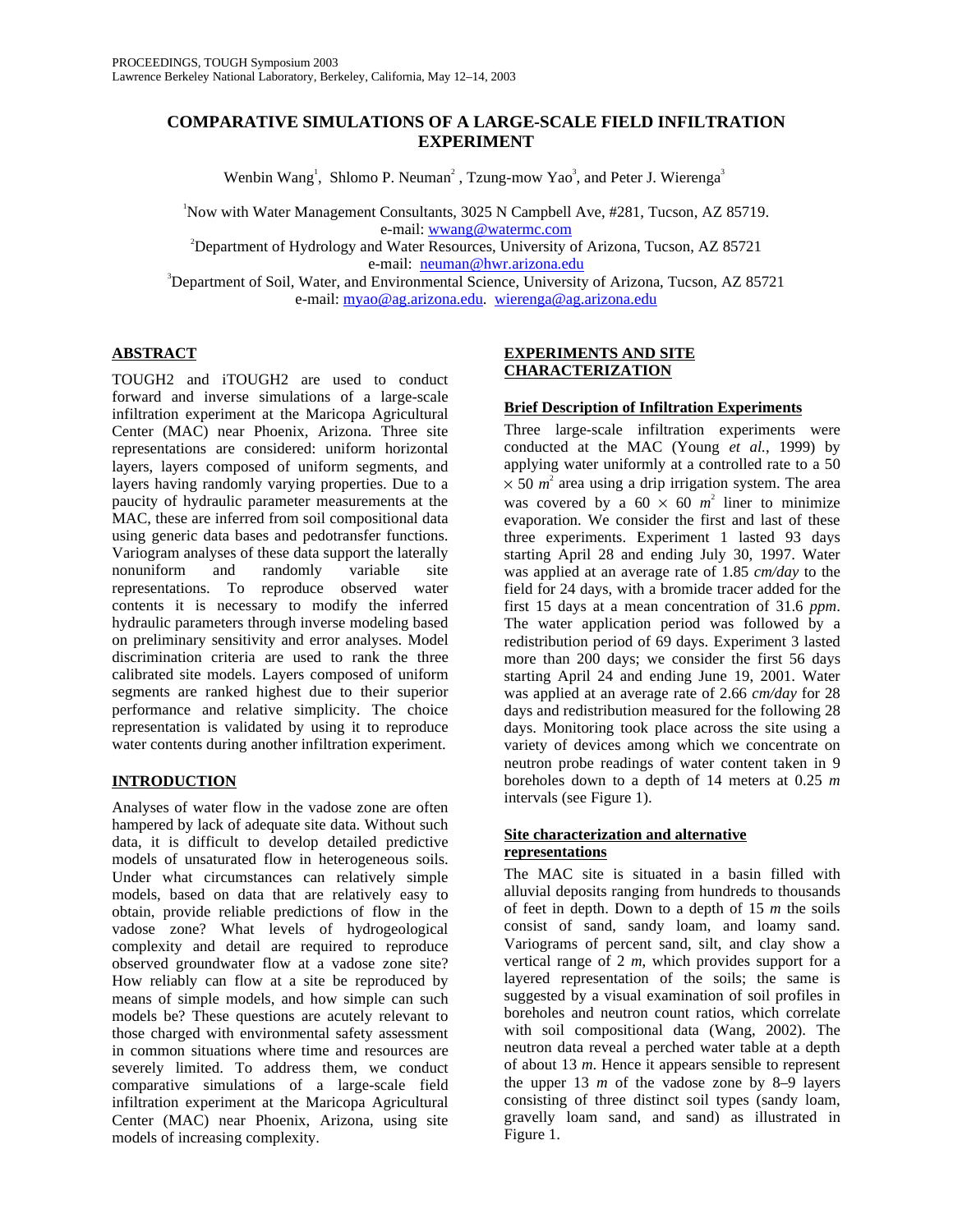

*Figure 1. Local stratigraphy based on soil and neutron data (scale in meters).* 

Omni-directional variograms of percent sand, silt and clay in soil intervals of 30 *cm* down to 1.8 *m* exhibit horizontal ranges of 20 - 25 *m*. Hence another sensible site model is one in which the layers are segmented laterally into uniform zones measuring 20 – 25 *m*. Yet another plausible representation is one of layers having randomly varying soil compositions, with a structure represented by the corresponding variograms.

There is a paucity of hydraulic parameter measurements at the MAC. We therefore rely on pedotransfer functions (Bouma and van Lanen, 1997) to translate soil pedologic data into hydraulic parameters. We start by ascribing to each uniform layer hydraulic parameter values equal to mean values of a generic database for the corresponding soil class. Wang *et al.* (2003) considered three such databases (RAWLS, Rawls *et al.*, 1982; ROSETTA, Schaap and Leij, 1998; CARSEL, Carsel and Parrish, 1988, and Meyer *et al.*, 1997) and found that one of them (CARSEL) gave better reproductions of observed behavior at the MAC than the other two. We therefore ascribe CARSEL mean values to the layers.

Pedologic data associated with individual soil samples were translated by Wang (2002) into hydraulic parameters using the Rosetta neural network software of Schaap *et al.* (1998). Variograms of corresponding base-10 log saturated hydraulic conductivity ( $log K_s$ ) estimates exhibited vertical ranges (down to a depth of 15.5 m) of 1 - 2 *m*, horizontal ranges (down to a depth of 1.8 *m*) of 20 - 36 *m* (mostly 20–25 *m*), sill of about 0.22 and nugget effect of about 0.07. This suggests a site representation in which  $\log K_s$  varies randomly within each layer about the mean value assigned to it on the basis of CARSEL. Random variations about the

mean are taken to be lognormal with a spherical variogram, vertical range of 2 m, horizontal range of 25 m, and the above sill and nugget values. A single random field is generated for each layer using GSLIB (Deutsch and Journel, 1998). Point values at the centers of grid blocks are assigned to the blocks. All other hydraulic parameters remain equal to their mean values.

### **FORWARD FLOW MODELING**

Forward simulations are conducted using TOUGH2 (Pruess *et al.,* 1999) by assigning the above mean or random hydraulic parameters to each cell of a finite difference grid. Cells measure 2.0 *m* horizontally and 10 cm vertically, covering a N-S vertical section 13 *m* deep and 110 *m*. The section passes through boreholes 402, 422, and 442 (Figure 1). The bottom boundary is a water table treated as a zero pressure boundary. No flow is allowed to take place across the lateral boundaries. During the first 28 days of experiment 3, a constant nonzero flux is prescribed within the irrigated plot and zero flux measured in boreholes 402, 422, and 442 prior to the experiment are taken to represent initial conditions.



*Figure 2. Forward simulation of water contents along N-S uniformly layered transect using mean hydraulic parameter values from CARSEL at various depths.* 

Figure 2 shows the results of forward simulation with uniform layers. The computed response (curves) captures in a very crude way the observed behavior (dots). The quality of the results varies with depth, and simulated wetting front arrival times are seen to lag by up to ten days behind those measured.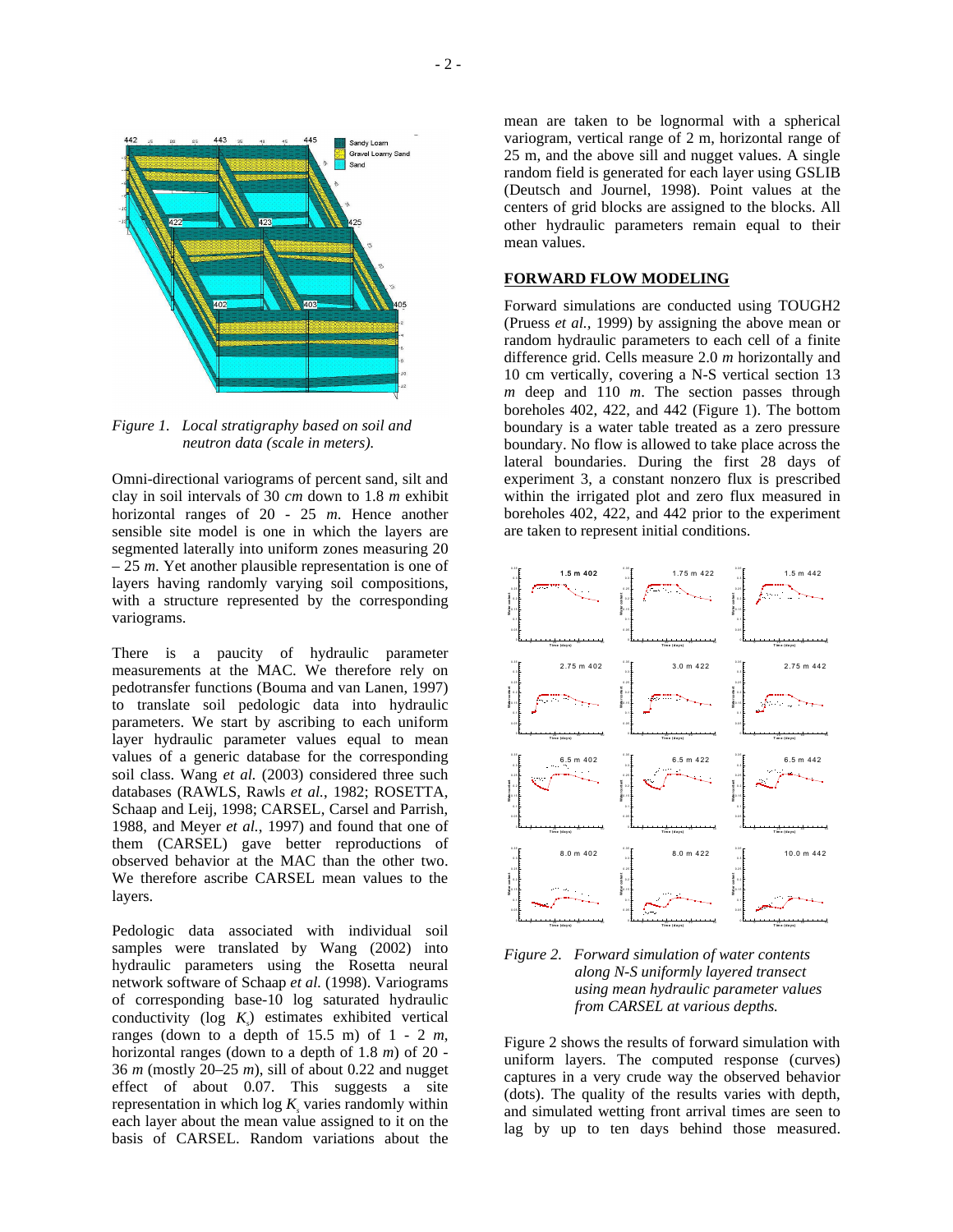Segmented layers belong to one soil class and would therefore yield similar results. Forward simulation using a random realization of log saturated conductivities results in a slightly better reproduction of observed water contents. However, none of the forward simulations are satisfactory and there is an obvious need to calibrate the models against observed system behavior outside this plot at the top boundary. During the remainder of the experiment, the soil surface constitutes a no-flow boundary. Water contents

#### **INVERSE FLOW MODELING**

We use iTOUGH2 (Finsterle, 1999a-b) to calibrate our flow models against observed water contents at the MAC. The inverse code estimates hydraulic parameters by minimizing a weighted sum of squared water content and parameter residuals. Weights are set equal to inverse variances of water content measurement and parameter estimation errors, respectively. The standard deviation of a water content measurement error is taken to be 10% of the measured value. The variance of any mean CARSEL parameter is taken to be that of the same parameter in the database. In the case of randomly generated parameters, the sill and nugget are added to the variance. Preliminary analysis shows that model results are most sensitive to  $K<sub>s</sub>$  and the van Genuchten (1980) parameters  $n$  and  $\alpha$ , in that order (Table 1). Hence these are the parameters we estimate. The scaled sensitivity coefficients in the table are defined as:

$$
\omega_j = \sigma_{p_j} \sum_{i=1}^m \left| \frac{\partial z_i}{\partial p_j} \frac{1}{\sigma_{z_i}} \right| \tag{1}
$$

where the standard deviation  $\sigma_{p_i}$  of *j* parameter adopted from Meyer's results (1997), *m* equals to the number of temporal data points, and the *a priori* standard deviations  $\sigma_{z_i}$  of the observation  $z_i$  are of 10% the measured values. Sensitivity analysis shows that  $K<sub>S</sub>$  and *n* estimates exhibit strong negative correlation and that the calibration criterion is not very sensitive to  $K_s$ . We employ automatic parameter selection criteria provided by iTOUGH2 to help overcome these difficulties.

As sandy loam at depths 0 - 2 *m* has different bulk densities than do deeper sandy loam layers, we estimate its hydraulic properties separately. This yields a total of four materials: sandy loam in the top layer, sandy loam in deeper layers, gravel loamy sand and sand.

*Table1. Results of Preliminary Sensitivity Analysis* 

|                       | <b>Scaled Sensitivity</b> | Sens. of         |  |
|-----------------------|---------------------------|------------------|--|
| Parameters            | Coefficient.              | Calib. Criterion |  |
| $log (k)$ LOAM1       | $1.71E + 02$              | 3.92E-01         |  |
| $log (k)$ GSAND       | $1.29E + 02$              | 8.53E-03         |  |
| $log (k_s)$ LOAM2     | $3.46E + 01$              | 4.58E-02         |  |
| $log (k_s)$ SAND      | $5.96E + 01$              | 1.34E-01         |  |
| $log(\alpha)$ LOAM1   | $8.00E + 00$              | 4.51E-02         |  |
| $log(\alpha)$ GSAND   | $4.02E + 00$              | 4.96E-01         |  |
| $log(\alpha)$ LOAM2   | $3.30E + 01$              | 9.35E-01         |  |
| $log(\alpha)$ SAND    | 2.13E-01                  | 5.62E-01         |  |
| $log (\lambda)$ LOAM1 | $1.10E + 02$              | $4.33E + 00$     |  |
| $log (\lambda)$ GSAND | $1.15E + 02$              | $6.85E + 00$     |  |
| $log(\lambda)$ LOAM2  | $3.72E + 01$              | $1.25E + 00$     |  |
| $log(\lambda)$ SAND   | $5.04E + 01$              | 2.07E-01         |  |

NOTE: LOAM1 represents sandy loam in the top layer, LOAM2 sandy loam in deeper layers, GSAND gravel loamy sand, and SAND sand.  $k_s$  represents permeability and  $\lambda=1-1/n$ , The standard deviation of hydraulic parameters from CARSEL database is adopted as scaling factor for sensitivity coefficient.



Figure 3 depicts matches between simulated (curves) and measured (dots) water contents along the N-S cross-section by considering the soil to consist of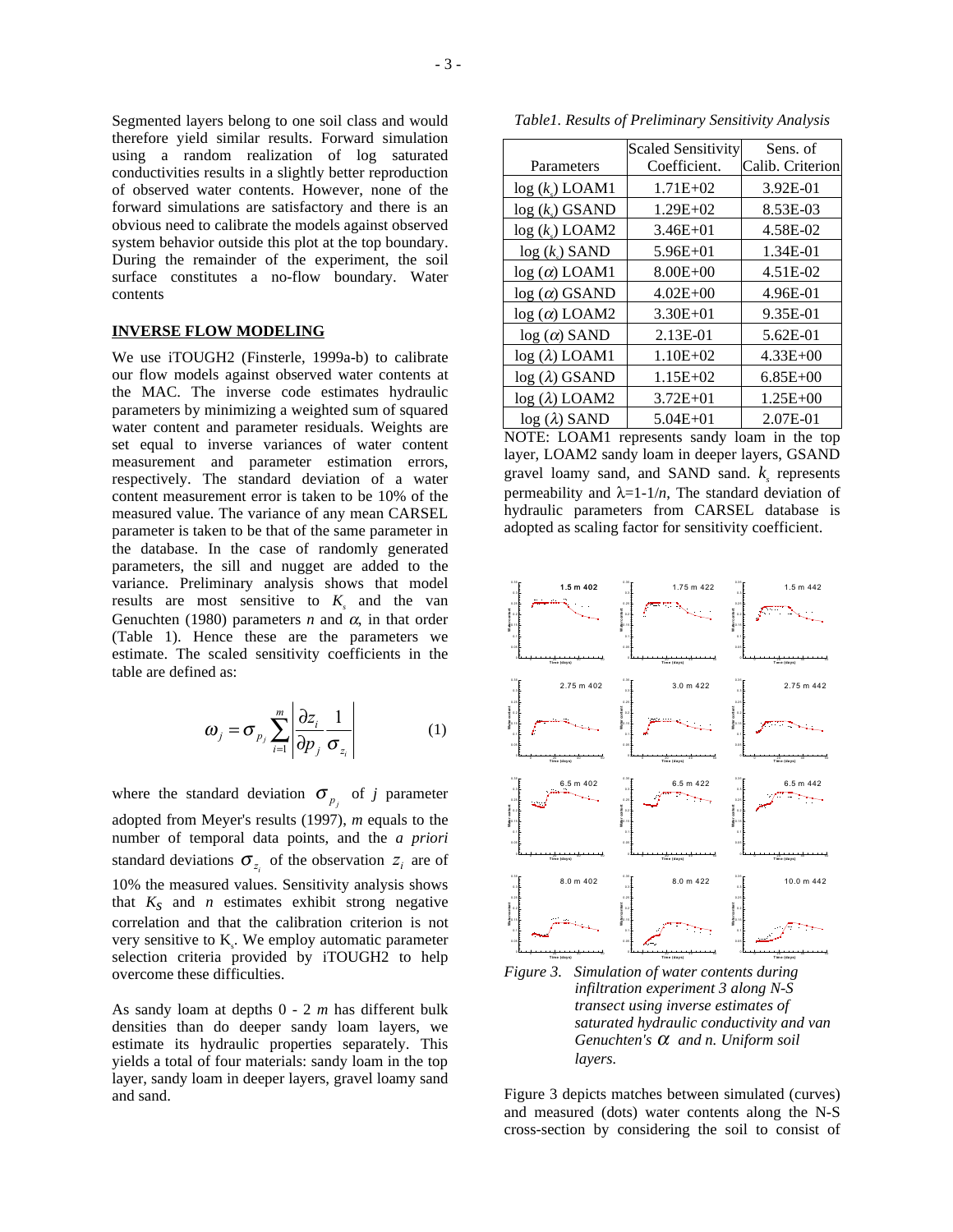horizontally uniform layers. The matches are seen to be much better than those obtained prior to inversion in Figure 2. While some simulation results fit the data well, other are systematically too low or too high. For example, water content in the top sandy loam layer in borehole 402 is systematically under-predicted, whereas in sandy loam and sand layers at depths 6 - 10 *m* in boreholes

Variogram analysis has shown that the dominant horizontal correlation scale of soil hydraulic parameters at the MAC is 20 - 25 *m*. We therefore subdivide the transect into 3 horizontal segments, one per borehole. This yields a total of 36 parameters for the transect.

Figure 4 compares simulated and observed water contents using inverse parameter estimates along the transect. The fit is seen to be good in all cases. A histogram of residuals (Figure 5) suggests that they are close to normal with a near-zero mean and small standard deviation. At a confidence level of 95%, only 14 out of the 300 residuals are identified as outliers.



*Figure 4. Simulation of water contents during infiltration experiment 3 along N-S transect using inverse estimates of saturated hydraulic conductivity and van Genuchten's* α *and n. Segmented layers.* 

Figure 6 compares simulated and observed water contents following inversion when the layers are considered to be randomly heterogeneous. In this case we consider each layer to have a spatially uniform mean, which we estimate using the above inverse procedure. We then superimpose on the

estimated mean log hydraulic conductivity of each layer a random fluctuation, which is not affected by the inverse procedure. The result is almost the same as that for laterally segmented layers in Figure 5. This is so despite a large difference between the corresponding permeability estimates, as shown in Figure 7. There is little channeling due to a pronounced layering effect.



*Figure 5. Histogram of differences between observed and simulated water contents along N-S transect following inversion. Segmented layers* 



*Figure 6. Simulation of water contents during infiltration experiment 3 along N-S transect using inverse estimates of saturated hydraulic conductivity and van Genuchten's* α *and n. Randomly heterogeneous layers*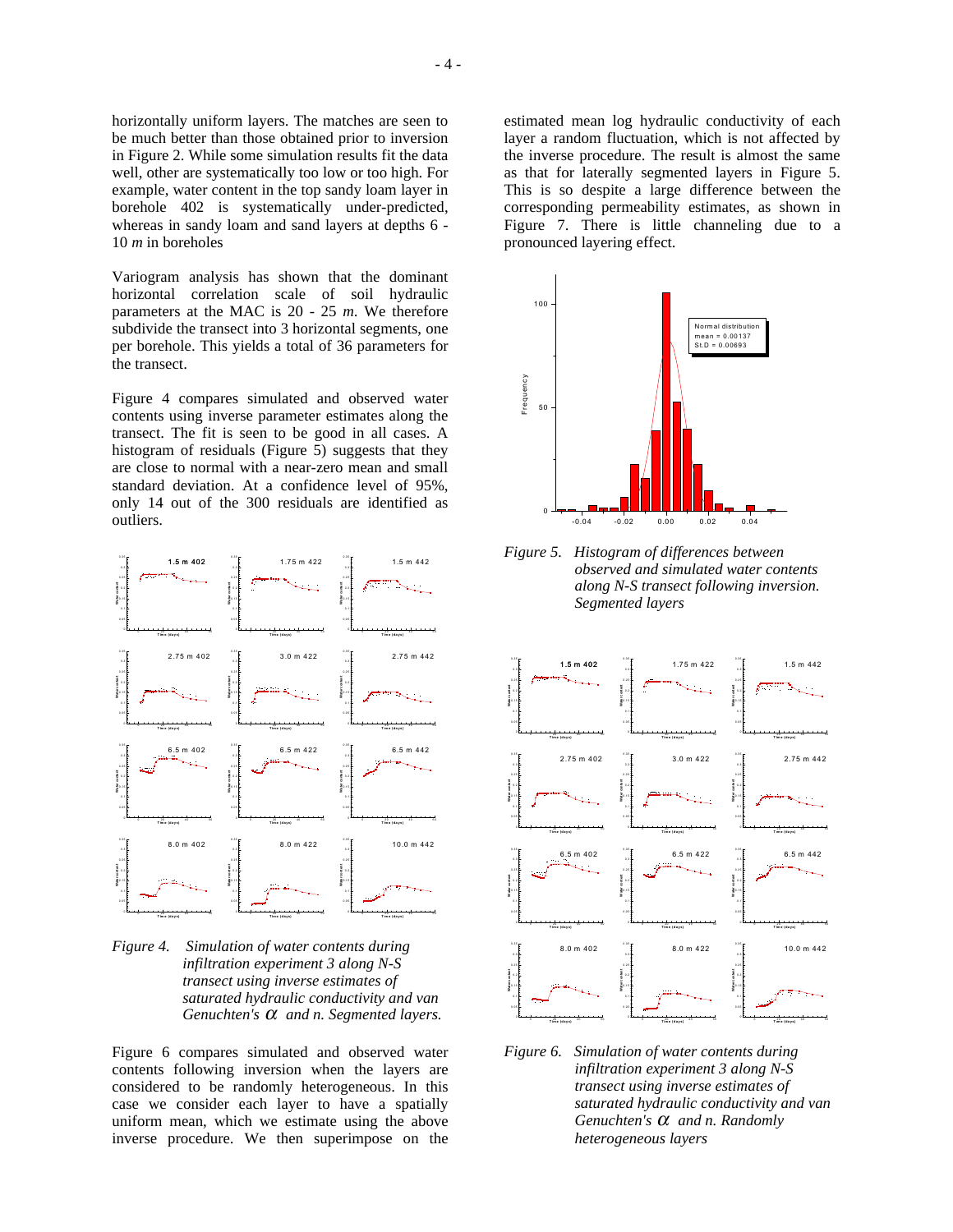

*Figure 7. Inverse permeability estimates corresponding to a) segmented and b) randomly heterogeneous layers.* 

| <b>Model Quality</b><br>Criteria           | 2-D N-S models    |                         |                               |  |
|--------------------------------------------|-------------------|-------------------------|-------------------------------|--|
|                                            | Uniform<br>layers | Segmented<br>layers     | Randomly<br>hetero.<br>layers |  |
| D-optimality                               | 5.83E-57          | 5.50E-179               | 8.69E-174                     |  |
| A-optimality                               | 1.96E-03          | 1.11E-03                | 2.04E-03                      |  |
| E-optimality                               | 8.49E-04          | 2.35E-04                | 1.11E-03                      |  |
| Sum of<br>weighted<br>squared<br>residuals | $8.20E + 02$      | $2.70E + 02$            | $2.631E+02$                   |  |
| Log of the<br>latter                       | $6.11E + 02$      | $1.00E + 03$            | $9.65E+02$                    |  |
| Akaike                                     |                   | $-1.20E+03$ $-1.93E+03$ | $-1.86E+03$                   |  |
| Kashyap                                    |                   | $-1.04E+03$ $-1.45E+03$ | $-1.45E+3$                    |  |

*Table 2. Model Quality Criteria.* 

Tables 2 compares the three sets of inverse results. The quality of model fit is compared on the basis of a D-optimality criterion (determinant of the covariance matrix of parameter estimation errors), A-optimality criterion (trace of this matrix), E-optimality criterion (largest absolute eigenvalue of the same matrix, Steinberg and Hunter, 1984), calibration criterion (weighted sum of squared residuals) and its logarithm. These model fit criteria can be used to compare the quality of different models having similar structure and number of parameters but not models having different structures or numbers of parameters. To validly compare the quality of all models in Tables 2, we employ formal model

discrimination criteria due to Akaike (1974) and Kashyap (1982) as done previously by Carrera and Neuman (1986a-c). The smaller (or more negative) are these criteria, the better is the model. Both model discrimination criteria identify the uniformly layered model as being the worst. The segmented and randomly heterogeneous models perform equally well. Considering that the randomly heterogeneous model is much more complex than the segmented model, the latter is our obvious choice for purposes of predicting water content variations at the MAC. We suspect, however, that a randomly heterogeneous model may be a better choice for purposes of simulating solute transport at the site.

### **CONFIRMATION OF INVERSE MODELING RESULTS**

Our choice site representation (segmented layers) and inverse hydraulic parameter estimates are based on data collected during infiltration experiment 3. We use them to simulate water contents at the MAC during experiment 1. The good matches between simulated and observed water contents in Figure 8 constitute a confirmation of the calibrated model.



*Figure 8. Simulation of water contents during experiment 1 along N-S transect (boreholes 402, 422, 442) using segmented layer model and hydraulic parameters obtained from experiment 3.*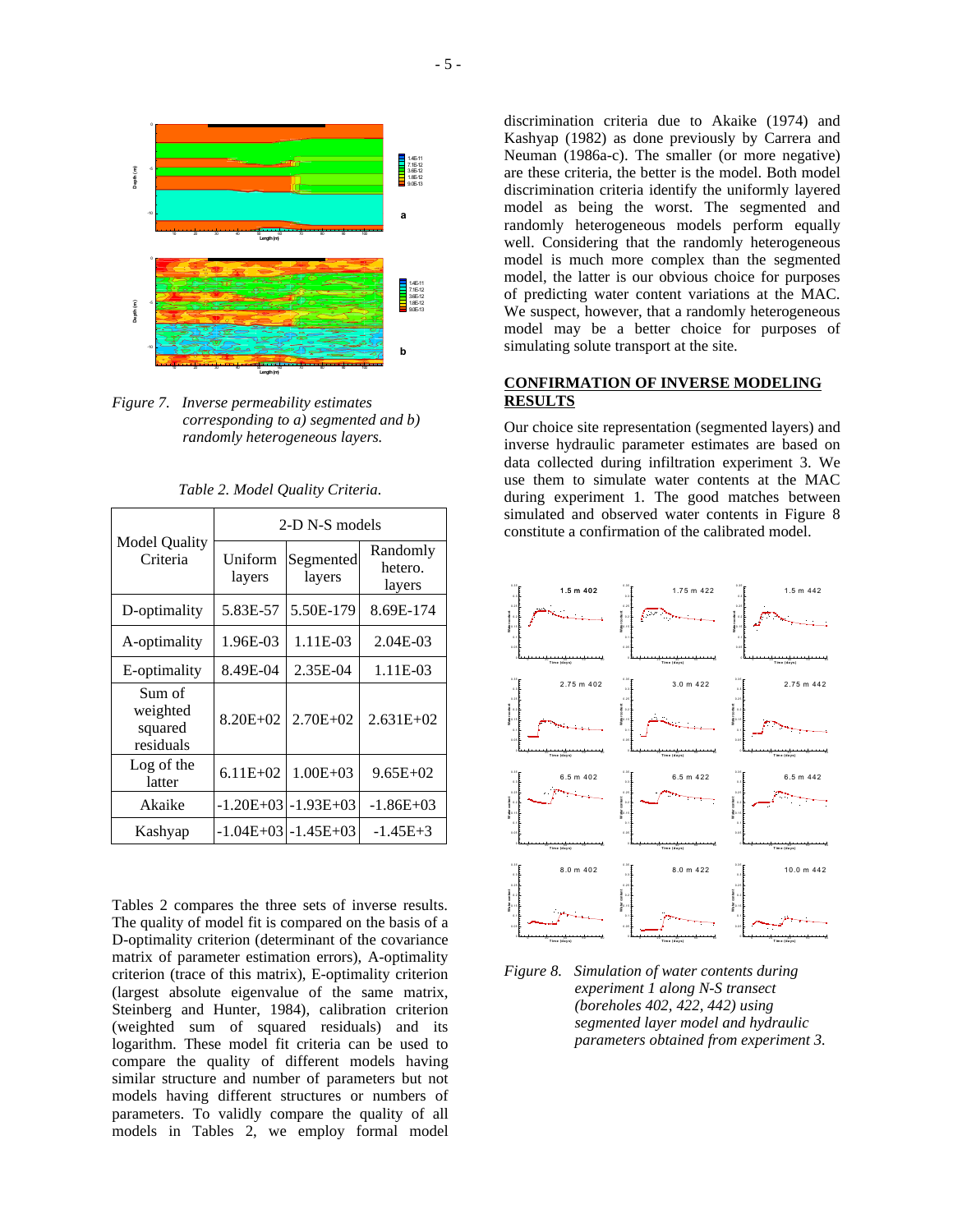### **CONCLUSIONS**

Our paper leads to the following conclusions:

- 1. Hydraulic parameter estimates, obtained from a generic database or by means of pedotransfer functions, are unable to reproduce water contents observed during a large-scale infiltration experiment at the MAC without calibrating the flow model against such observations.
- 2. Three site representations are considered: uniform horizontal layers, layers composed of uniform segments, and layers having randomly varying properties. Model discrimination criteria identify the segmented model as best among the three for purposes of predicting water content variations at the MAC due to its superior performance and relative simplicity. We suspect, however, that a randomly however, that a randomly heterogeneous model may be a better choice for purposes of simulating solute transport at the site.
- 3. The latter model, calibrated against water content data observed during infiltration experiment 3, reproduces with fidelity water content data observed during infiltration experiment 1.

#### **ACKNOWLEDGMENT**

This work was supported by the US Nuclear Regulatory Commission under contract number NRC-04-97-056.

### **REFERENCES**

Akaike, H., New look at statistical model identification, *IEEE Trans. Autom. Control*. AC19(6), 716–723, 1974.

Bouma, J., and J. A. van Lanen, Transfer functions and threshold values: From soil characteristics to land qualities, In *Quantified land evaluation*, edited by K.J. Beek et al. pp. 106-110, International Institute Aerospace Surv. Earth Sci. ITC publ., 6, Enschede, Netherlands, 1987.

Carrera, J., and S. P. Neuman, Estimation of aquifer parameters under transient and steady state conditions, 1, Maximum likelihood incorporating prior information, *Water Resour. Res*., 22(2), 199– 210, 1986a.

Carrera, J., and S. P. Neuman, Estimation of aquifer parameters under transient and steady state conditions, 2, Uniqueness, stability, and solution algorithms, *Water Resour. Res.*, 22(2), 211–227, 1986b.

Carrera, J., and S. P. Neuman, Estimation of aquifer parameters under transient and steady state conditions, 3, Application to synthetic and field data, *Water Resour. Res.,* 22(2), 228–242, 1986c.

Carsel, R. F., and R. S. Parrish., Developing joint probability distributions of soil water retention characteristics, *Wat . Resour. Res.*, 24(5), 755-770, 1988.

Deutsch, C. V., and A.G. Journel, *GSLIB – Geostatistical Software Library and User's Guide,*  Second Ed., Applied Geostatistical Series, Oxford University Press, New York Oxford, 1997.

Finsterle, S., *iTOUGH2 User's Guide*, Report LBNL-40040, Lawrence Berkeley National Laboratory, Berkeley, Calif., 1999a.

Finsterle, S., *iTOUGH2 Sample Problems*, Report LBNL-40042, Lawrence Berkeley National Laboratory, Berkeley, Calif., 1999b.

Kashyap, R. L., Optimal choice of AR and MA parts in auto regressive moving average models, *IEEE Trans. Pattern Anal. Mach. Intell*. 4(2), 99–104, 1982.

Meyer, P. D., M. L. Rockhold, and G. W. Gee, *Uncertainty Analyses of Infiltration and Subsurface Flow and Transport for SDMP Sites,* Report NUREG/CR-6565, U.S. Nuclear Regulatory Commission, Washington, DC, 1997.

Pruess, K., C. Oldendurg, and G. Moridis, *TOUGH2 user's guide, Version 2,* Report LBNL-43134, Lawrence Berkeley National Laboratory, Berkeley, 1999.

Rawls, W. J., D. L. Brakensiek, and K. E. Saxton, Estimation of soil water properties, *Trans. ASAE* 25(5), 1316-1320, 1982.

Schaap, M.G., and F.J. Leij, Database Related Accuracy and Uncertainty of Pedotransfer Functions,. *Soil Science*, 163(10), 765-779, 1998.

Schaap, M.G., F.J. Leij, and M.T. van Genuchten, Neural network analysis for hierarchical prediction of soil water retention and saturated hydraulic conductivity, *Soil Sci Soc Am J.* 62(4), 847-855, 1998.

Steinberg, D. M., and W. G. Hunter, Experimental design: Review and comment, *Technometrics*, 28, 71- 97, 1984.